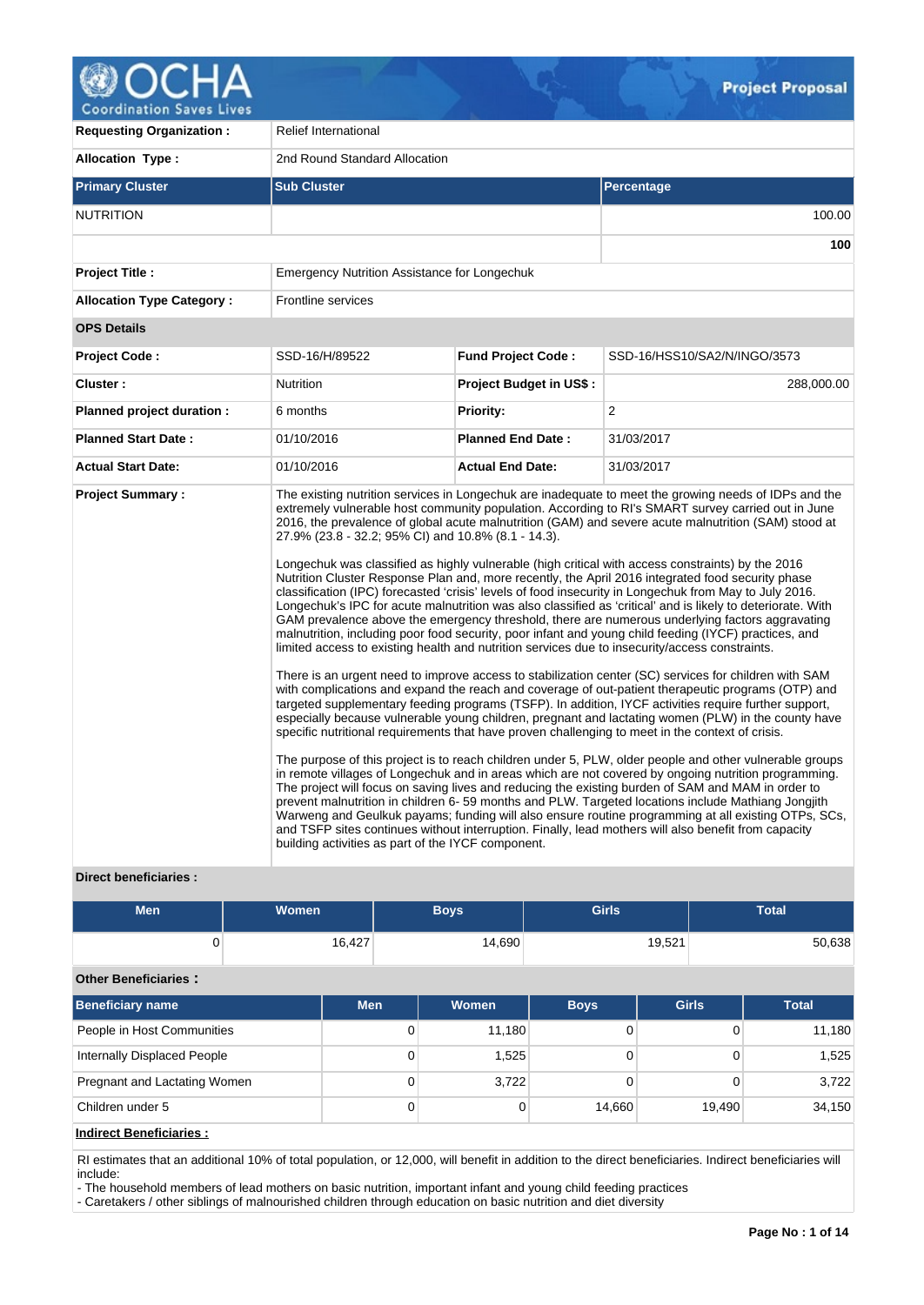### **Catchment Population:**

Longechuk County is home to over 10,000 IDP households and a host population of over 110,000 people. Following the peace agreement reached between government and opposition forces in August 2015, Longechuk has received an influx of returnees from Gambella Refugee Camp in Ethiopia. Additional returnees are expected in 2016. RI's program targets 50,577 direct beneficiaries in all payams within the county.

RI estimates that approximately 20% of children screened will be enrolled in malnutrition treatment (MAM or SAM). In other words, a total of 14,678 children will be screened and 1,599 children will enroll in SAM (SC/OTP) treatment and 1,000 in MAM (TSFP) treatment.

## **Link with allocation strategy :**

RI's proposed program will respond to and address the complex needs of returnees, IDPs, and host community members in Longechuk. Current programming is not adequate to support the full range of urgently-needed services. The funds requested for CHF programming will be essential to ensure life-saving nutrition activities and services continue. In addition, RI's proposed activities have been designed to ensure they strongly support CHF objectives and nutrition cluster priorities for South Sudan in 2016.

CHF funding will be used to address the immediate lifesaving and quality nutrition care needs of targeted communities in the geographic area including the IDPs. The justification of the proposed project needs is based on the evidence and RI's knowledge, expertise, and experience of the geographic areas, previous and current programming, needs assessment reports conducted by cluster and other agencies. In all, RI will position itself in line with the findings and recommendation of the cluster need analysis and response plan, the general strategic objectives and cluster specific objectives and output. To achieve this objective, RI will work towards the following expected results.

a. Deliver and increase access to quality and effective community and facility-based therapeutic and supplementary nutrition services, and treatment of severe and moderate acute malnutrition among children under five and pregnant, lactating women, older people and other vulnerable people in target areas.

b. Increase coverage of the targeted population for under nutrition prevention through micronutrient supplementation, dissemination of key nutrition and IYCF messages, and community screening.

c. Increase institutional capacity to conduct nutritional assessments and design/implement a full range of nutrition interventions including building capacity for nutritional emergency response and preparedness.

### **Sub-Grants to Implementing Partners :**

| <b>Partner Name</b> | <b>Partner Type</b> | <b>Budget in US\$</b> |
|---------------------|---------------------|-----------------------|
|                     |                     |                       |

# **Other funding secured for the same project (to date) :**

| <b>Other Funding Source</b> | <b>Other Funding Amount</b> |
|-----------------------------|-----------------------------|
|                             |                             |

### **Organization focal point :**

| <b>Name</b>            | <b>Title</b>              | Email                   | <b>IPhone</b>        |
|------------------------|---------------------------|-------------------------|----------------------|
| Emily Johnson          | <b>Grants Coordinator</b> | emily.johnson@gmail.com | : +211 956 775 984   |
| <b>Ricardo Vieitez</b> | <b>Country Director</b>   | riccardo.vieitez@ri.org | +211 (0) 921 493 088 |

### **BACKGROUND**

### **1. Humanitarian context analysis**

The situation in Longechuk has continued to worsen due to restriction of humanitarian access, as a result of seasonal rains and flooding, which also negatively impacts crop production. Limited and inconsistent humanitarian assistance in combination with disruptions to agricultural production has a direct effect on nutrition and its related problems. Pregnant and lactating women (PLW) and children under five years of age in Longechuk continue to be the most vulnerable to severe acute malnutrition.

In May 2016, a rapid SMART nutrition survey conducted by Relief International revealed a global acute malnutrition (GAM) rate of 27.9% (23.9 - 32.3) and a severe acute malnutrition (SAM) rate of 10.8 percent and MAM of 17.1 percent The nutritional situation is likely worse in areas which were not able to be accessed due to flooding, insecurity and distance.

RI is currently the only agency on the ground in Longechuk for both health and nutrition. It serves thousands of beneficiaries, through tensupported OTP centers and two SCs. There is a need to expand SC, OTP, TSFP and IYCF support and promotion services to all the 12 primary health care (PHC) facilities and to strengthen referral services in order to improve coverage and ensure the utilization of services by mothers and young girls, who are usually burdened with caring for the family, PWL, older people, people with special needs and thus least likely to travel very far to access services.

RI therefore proposes to scale-up nutritional services in Longechuk. Existing nutrition services are inadequate to meet the needs of a growing demand of returnees and the host community population. Insecurity is also still a main concern especially in Longechuk which may put the host community in dire need of nutritional support. Vulnerable young children, pregnant and lactating women, disabled and elderly people in the counties have specific nutritional requirements that provide major challenges to be met in the context of the crisis.

## **2. Needs assessment**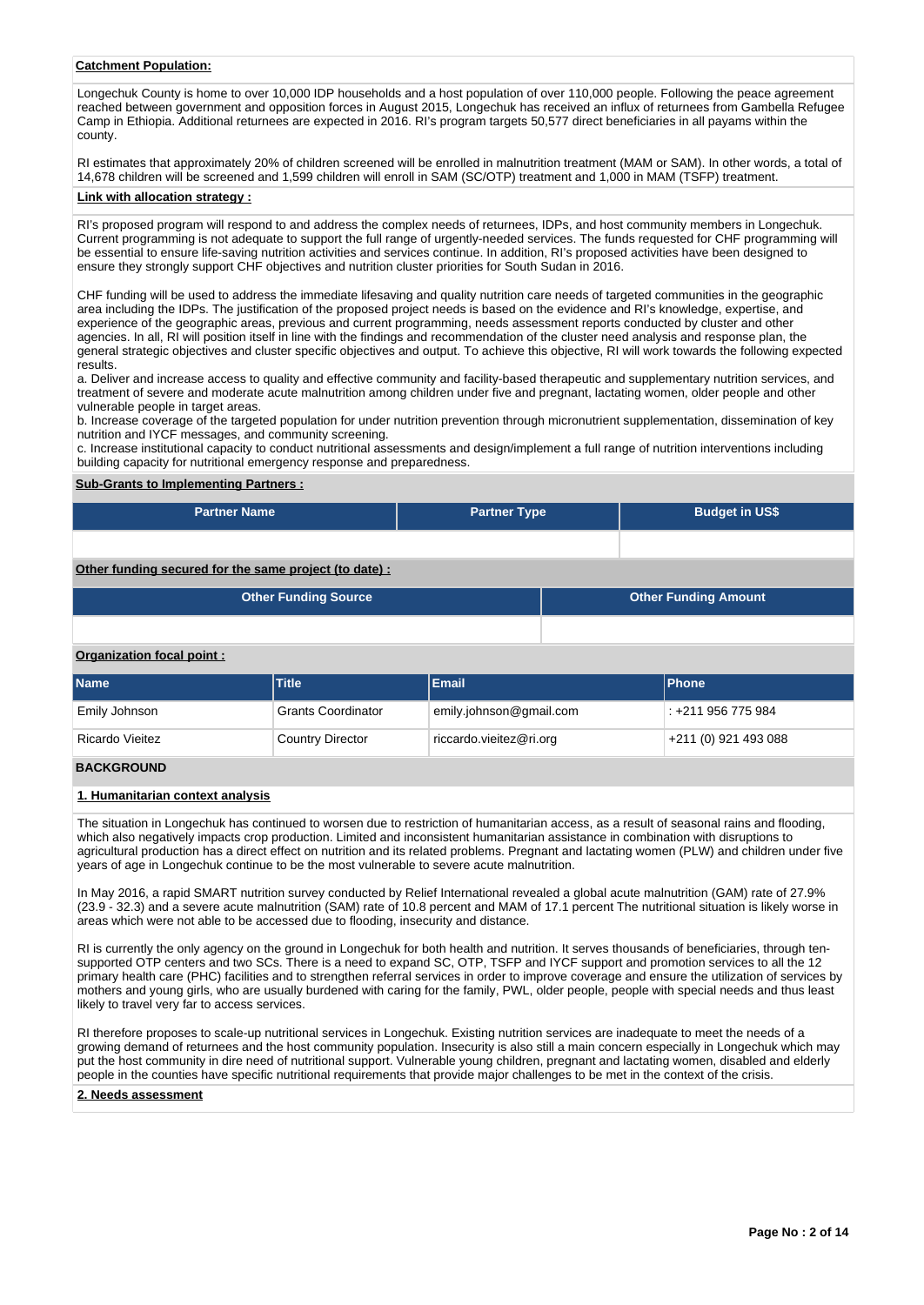Longechuk County continues to serve as an important transit area in the greater Upper Nile region. Due to its proximity to the frontline and the Ethiopia border, Longechuk supports over 10,000 internally displaced persons (IDPs) from neighboring counties in Upper Nile as well as a growing number of returnees from Gambella, Ethiopia. Despite its importance to the displaced and returnee population, humanitarian access remains limited and inconsistent due to seasonal flooding, insecurity, and poor road networks. Following the outbreak of conflict in December 2013, many agencies were forced to close programming and evacuate staff as a result of insecurity.

Throughout 2015 and 2016, RI conducted several needs assessments in Longechuk, including a qualitative morbidity, mortality, and infant and young child feeding (IYCF) assessment (March 2016) and a pre-harvest rapid SMART survey (June 2015).

RI's SMART survey revealed that GAM prevalence has increased by nearly 150 percent from 18.9 percent in June 2015 to 27.9 in June 2016. SAM prevalence also rose to 10.8 percent (from 7.1 percent in June 2015). Routine nutrition screening data collected by RI during active and passive screening exercises from November 2015 to March 2016 revealed prevailing GAM levels of approximately 25 percent in Longechuk, nearly double the WHO threshold for a critical emergency. Figures from RI's SMART survey conducted in June 2016 indicate there has been a sharp deterioration in the nutrition situation over the last year in comparison to results from RI's SMART survey carried out in June 2015.

Most households do not have sufficient food or the capacity to purchase food, which has resulted in poor food consumption at household level. In addition, poor sanitation as evidenced by the rampant open defecation practices and poor hygiene, especially in hand washing, are among the key underlying factors for the high prevalence of under nutrition related diseases among children in the county.

In addition to food insecurity and WASH gaps, complementary feeding practices and poor dietary diversity were cited as major underlying causes of malnutrition in Longechuk. Poor food consumption at household level due to food insecurity and limited capacity to purchase foods given high market prices, poor sanitation (rampant open defecation practices), and poor hygiene (especially in hand washing) were additional underlying factors affecting the nutritional status of the children in the County. Findings from this survey revealed a crude mortality rate (CMR) higher than the emergency threshold for sub-Saharan African Countries 2.00 (1.48-2.70) with diarrhoea and malaria being among the major causes of death.

### **3. Description Of Beneficiaries**

RI's proposed activities will target the conflict affected population, including IDPs, returnees, and host communities, in Longechuk. Beneficiaries will be from all age groups but the majority will be women and children (an estimated 60 percent of the total population and target group comprises this demographic). Activities will therefore focus on children and mothers through the provision of integrated basic PHC services. Through outreach activities, RI will aim to reach the most vulnerable (e.g. individuals who are disabled or constrained by mobility).

RI aims to reach 1,599 children with SAM. RI estimates that approximately 160 children will have medical complications and will be treated at in-patient facilities. The remainder will be treated at out-patient facilities. RI calculated beneficiaries for stabilization center and out-patient admissions by multiplying 94,932 (Longechuk's total population) by 20 percent (estimated population under five) and 10.8 percent SAM prevalence. RI is assuming incidence of 2.6 and coverage rate of 60%, which amounts to an annual total of 3,199 cases. Over a six month period, RI projects to treat 1,599.

RI also aims to reach 1000 children and 500 PLW with MAM. This estimation is based on monthly averages and current caseload.

### **4. Grant Request Justification**

This project will target the most vulnerable in the proposed areas of intervention (e.g. children under five, PLW, the elderly, and households located in remote, hard-to-reach villages of Longechuk. RI will also prioritize areas not covered by other humanitarian agencies and not supported with funding from the CHF 2016 first allocation. Using the CHF funding, this project will aim to increase access to high-quality and effective community and facility-based therapeutic and supplementary nutrition services; and to improve the treatment and management of severe and moderate acute malnutrition among children under five and pregnant, lactating women, older vulnerable grounds.

At the same time, RI will work to address capacity gaps of health and nutrition workers at various levels of Upper Nile through routine trainings in Longechuk. The community and health and nutrition workforce have limited skills and knowledge on how to mitigate health and nutritional problems. RI – through its current presence and local and global expertise – will focus on increasing access to services and improving the overall capacity of health workers and volunteers to both prevent and treat malnutrition using the community management of acute malnutrition (CMAM) approach.

In the local context, the static clinic-based malnutrition treatment model is insufficient to meet the complex needs. RI therefore will strive to cover all Payams in proposed areas of intervention through outreach services. The proposed project will enable RI to undertake facility and community-based nutrition screening in order to identify vulnerable individuals for malnutrition (including both severe and moderate acute malnutrition). In addition, proposed activities will strive to support the management and referral of severe and moderate acute malnutrition in children, pregnant and lactating women and the nutritionally vulnerable; to reduce defaulter rates; and to increase access and coverage of the program for mothers by decreasing the walking period and waiting period often required for static-based services. Lastly, OTP services will be provided in three PHCUs and 2 outreach sites in Longechuk County to ensure optimal geographic coverage. With a goal of increasing service uptake, all nutrition centers will be fully integrated with existing health facilities. To promote integration and project synergies, health staff will also be involved in OTP outreach activities.

## **5. Complementarity**

RI has been working in Upper Nile over the last seven years, implementing life-saving health, nutrition and FSL programing. RI always seeks to promote and support program integration in order to maximize outcome and impact. Complementarity is achieved by integrating different projects, fostering synergies, and encouraging staff in different sectors to understand the dynamism and how projects complement each other. In Longechuk, RI had explored linkages between FSL, WASH and health programming and seeks to further support this integration through the proposed WASH intervention.

## **LOGICAL FRAMEWORK**

### **Overall project objective**

To increase access and deliver quality lifesaving management of severe and moderate acute malnutrition for 60 percent of children under five and pregnant and lactating women, and to provide access to integrated services to prevent under nutrition for at least 30 percent of girls and boys aged 0-59 months, pregnant and lactating women and other vulnerable groups, including increasing institutional capacity to conduct nutritional assessments and analysis in order to respond to nutritional emergencies in a timely manner.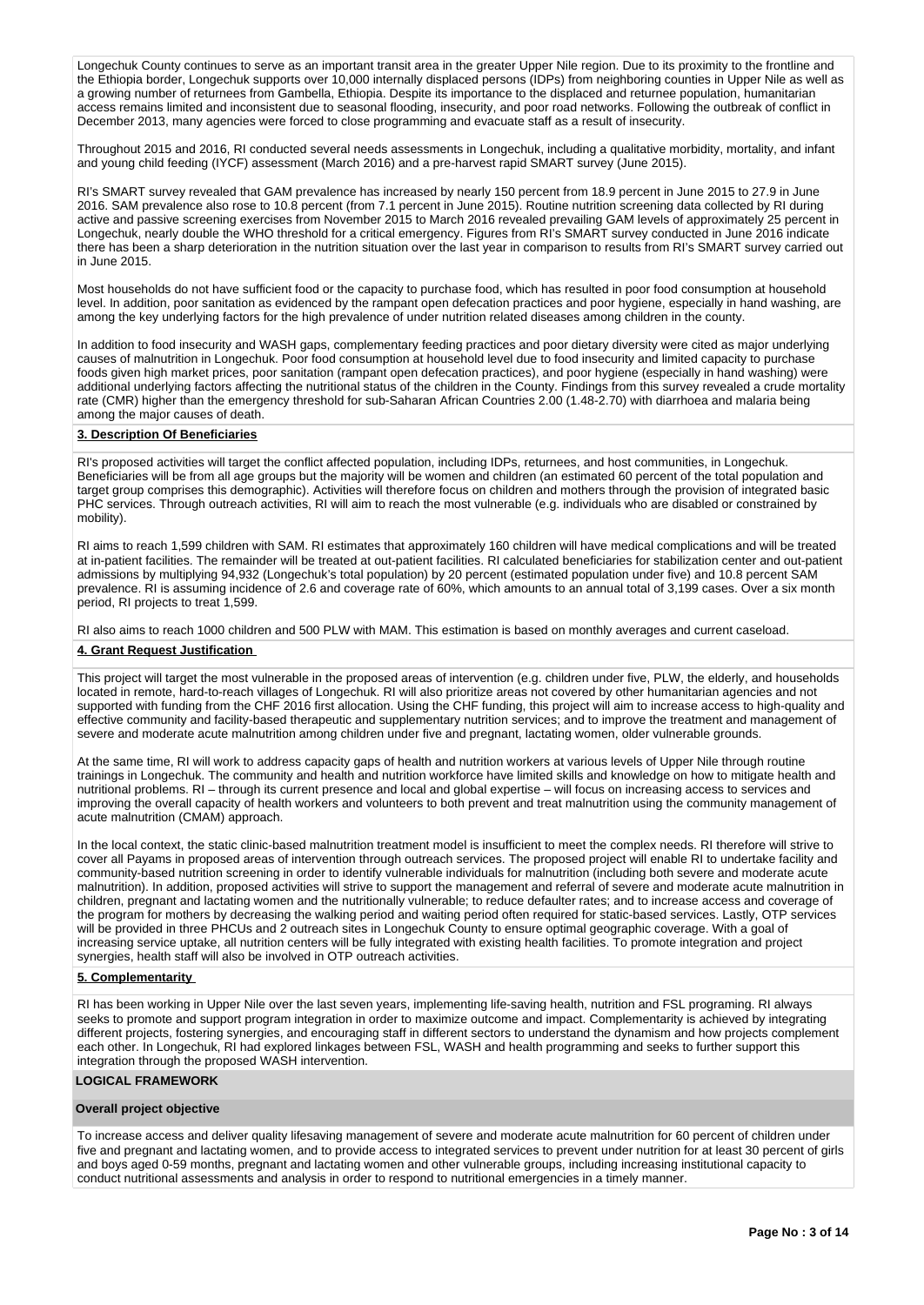| <b>NUTRITION</b>                                                                                                                                                         |                                                                                                                                                                                                                                                                                                                                                                                                                                                                                                                                                                                                                                                                                                                                                                                                                                                                                       |                                 |
|--------------------------------------------------------------------------------------------------------------------------------------------------------------------------|---------------------------------------------------------------------------------------------------------------------------------------------------------------------------------------------------------------------------------------------------------------------------------------------------------------------------------------------------------------------------------------------------------------------------------------------------------------------------------------------------------------------------------------------------------------------------------------------------------------------------------------------------------------------------------------------------------------------------------------------------------------------------------------------------------------------------------------------------------------------------------------|---------------------------------|
| <b>Cluster objectives</b>                                                                                                                                                | <b>Strategic Response Plan (SRP) objectives</b>                                                                                                                                                                                                                                                                                                                                                                                                                                                                                                                                                                                                                                                                                                                                                                                                                                       | <b>Percentage of activities</b> |
| CO1: Deliver quality lifesaving management<br>of acute malnutrition for the most vulnerable<br>and at risk                                                               | HRP 2016 SO1: Save lives and alleviate<br>suffering through safe access to services and<br>resources with dignity                                                                                                                                                                                                                                                                                                                                                                                                                                                                                                                                                                                                                                                                                                                                                                     | 100                             |
| gaps in core pipelines of supplies" in Longechuk and the conflict-affected areas of Maban.                                                                               | Contribution to Cluster/Sector Objectives : RI's proposed program is linked with the 2016 Nutrition Cluster first allocation strategy.<br>Activities primarily support the second cluster priority, "Management of SAM and MAM; provision of support to IYCF in emergencies;<br>micronutrient supplementation; nutrition surveillance." According to the Nutrition Cluster, 80 percent of counties in the conflict-affected and<br>high-burden states are classified at critical levels of GAM. The increased acute malnutrition rates are largely due to displacement, poor IYCF<br>practices, the disruption of nutrition services as a result of insecurity and conflict. PLWs, young children, and elderly women and men are<br>particularly vulnerable to malnutrition, as are IDPs. RI's proposed program is therefore also aligned with the fifth cluster priorities, "Filling |                                 |
| <b>Outcome 1</b>                                                                                                                                                         |                                                                                                                                                                                                                                                                                                                                                                                                                                                                                                                                                                                                                                                                                                                                                                                                                                                                                       |                                 |
| vulnerable groups including ethnic minorities, returnees/IDPs/refugees.                                                                                                  | Improved un-restricted and non-discriminatory access to comprehensive nutrition treatment services for women, men, girls, boys and                                                                                                                                                                                                                                                                                                                                                                                                                                                                                                                                                                                                                                                                                                                                                    |                                 |
| Output 1.1                                                                                                                                                               |                                                                                                                                                                                                                                                                                                                                                                                                                                                                                                                                                                                                                                                                                                                                                                                                                                                                                       |                                 |
| <b>Description</b>                                                                                                                                                       |                                                                                                                                                                                                                                                                                                                                                                                                                                                                                                                                                                                                                                                                                                                                                                                                                                                                                       |                                 |
| 50,577 vulnerable people have improved access to nutrition treatment programs                                                                                            |                                                                                                                                                                                                                                                                                                                                                                                                                                                                                                                                                                                                                                                                                                                                                                                                                                                                                       |                                 |
| <b>Assumptions &amp; Risks</b>                                                                                                                                           |                                                                                                                                                                                                                                                                                                                                                                                                                                                                                                                                                                                                                                                                                                                                                                                                                                                                                       |                                 |
| Sustained and secure access. No significant displacement occurs within the target area<br>There will be consistent supply of drugs, equipment and medical supplies.      |                                                                                                                                                                                                                                                                                                                                                                                                                                                                                                                                                                                                                                                                                                                                                                                                                                                                                       |                                 |
| <b>Activities</b>                                                                                                                                                        |                                                                                                                                                                                                                                                                                                                                                                                                                                                                                                                                                                                                                                                                                                                                                                                                                                                                                       |                                 |
| Activity 1.1.1                                                                                                                                                           |                                                                                                                                                                                                                                                                                                                                                                                                                                                                                                                                                                                                                                                                                                                                                                                                                                                                                       |                                 |
| medical complications are admitted to stabilization centres (Mathiang, Udier)<br>Facilities: Malual, Pamach, Chotbora, Malual, Jangok, Watber, Jongith, Warweng, Belwang | Strengthen referral systems in order to ensure children with severe acute malnutrition (SAM) with                                                                                                                                                                                                                                                                                                                                                                                                                                                                                                                                                                                                                                                                                                                                                                                     |                                 |
| Activity 1.1.2                                                                                                                                                           |                                                                                                                                                                                                                                                                                                                                                                                                                                                                                                                                                                                                                                                                                                                                                                                                                                                                                       |                                 |
|                                                                                                                                                                          | Conduct screening for children between 6-59 months and PLWs to identify with malnutrition cases<br>Facilities: Malual, Pamach, Chotbora, Malual, Udier, Jangok, Watber, Jongith, Warweng, Belwang                                                                                                                                                                                                                                                                                                                                                                                                                                                                                                                                                                                                                                                                                     |                                 |
| Activity 1.1.3                                                                                                                                                           |                                                                                                                                                                                                                                                                                                                                                                                                                                                                                                                                                                                                                                                                                                                                                                                                                                                                                       |                                 |
| Strengthen/establish Out-patient Therapeutic Program (OTP)<br>Facilities: Mathiang (existing), Jongjith (exisiting), Warweng (existing), and Geulkuk (new)               |                                                                                                                                                                                                                                                                                                                                                                                                                                                                                                                                                                                                                                                                                                                                                                                                                                                                                       |                                 |
| Activity 1.1.4                                                                                                                                                           |                                                                                                                                                                                                                                                                                                                                                                                                                                                                                                                                                                                                                                                                                                                                                                                                                                                                                       |                                 |
| Admit children (under-5) & PLW for the treatment of MAM<br>Facilities: Chot-bora (exisiting), Jongith (existing), Malual (existing) and Geulkuk (new)                    |                                                                                                                                                                                                                                                                                                                                                                                                                                                                                                                                                                                                                                                                                                                                                                                                                                                                                       |                                 |
| Activity 1.1.5                                                                                                                                                           |                                                                                                                                                                                                                                                                                                                                                                                                                                                                                                                                                                                                                                                                                                                                                                                                                                                                                       |                                 |
| Strengthen/Establish TSFP sites<br>Facilities: Jongith, Malualual, (exisiting) and Geulkuk (new)                                                                         |                                                                                                                                                                                                                                                                                                                                                                                                                                                                                                                                                                                                                                                                                                                                                                                                                                                                                       |                                 |
| Activity 1.1.6                                                                                                                                                           |                                                                                                                                                                                                                                                                                                                                                                                                                                                                                                                                                                                                                                                                                                                                                                                                                                                                                       |                                 |
| Raise awareness among mothers to exclusively breastfeeding for infants age 0 to 6 months<br>Facilities: Mathiang, Jongjith, Warweng, and Geulkuk                         |                                                                                                                                                                                                                                                                                                                                                                                                                                                                                                                                                                                                                                                                                                                                                                                                                                                                                       |                                 |
| Activity 1.1.7                                                                                                                                                           |                                                                                                                                                                                                                                                                                                                                                                                                                                                                                                                                                                                                                                                                                                                                                                                                                                                                                       |                                 |
|                                                                                                                                                                          | Admit and treat children (under-5) with severe acute malnutrition (SAM) but without medical complication to Outpatient Therapeutic Program                                                                                                                                                                                                                                                                                                                                                                                                                                                                                                                                                                                                                                                                                                                                            |                                 |
| (OTP)                                                                                                                                                                    | Facilities: Malual, Pamach, Chotbora, Malual, Udier, Jangok, Watber, Jongith, Warweng, Belwang                                                                                                                                                                                                                                                                                                                                                                                                                                                                                                                                                                                                                                                                                                                                                                                        |                                 |
| Activity 1.1.8                                                                                                                                                           |                                                                                                                                                                                                                                                                                                                                                                                                                                                                                                                                                                                                                                                                                                                                                                                                                                                                                       |                                 |
| Supplement micronutrient vitamins and minerals to children 6-59 months -                                                                                                 | Facilities: Malual, Pamach, Chotbora, Malual, Udier, Jangok, Watber, Jongith, Warweng, Belwang                                                                                                                                                                                                                                                                                                                                                                                                                                                                                                                                                                                                                                                                                                                                                                                        |                                 |
| Activity 1.1.9                                                                                                                                                           |                                                                                                                                                                                                                                                                                                                                                                                                                                                                                                                                                                                                                                                                                                                                                                                                                                                                                       |                                 |
| Support mobile clinic and outreach<br>Facilities: Mathaing                                                                                                               |                                                                                                                                                                                                                                                                                                                                                                                                                                                                                                                                                                                                                                                                                                                                                                                                                                                                                       |                                 |
| Activity 1.1.10                                                                                                                                                          |                                                                                                                                                                                                                                                                                                                                                                                                                                                                                                                                                                                                                                                                                                                                                                                                                                                                                       |                                 |
|                                                                                                                                                                          | Provide routine monitoring support to accessible CMAM sites through supervisory checklists and quality monitoring assessments                                                                                                                                                                                                                                                                                                                                                                                                                                                                                                                                                                                                                                                                                                                                                         |                                 |
| <b>Indicators</b>                                                                                                                                                        |                                                                                                                                                                                                                                                                                                                                                                                                                                                                                                                                                                                                                                                                                                                                                                                                                                                                                       |                                 |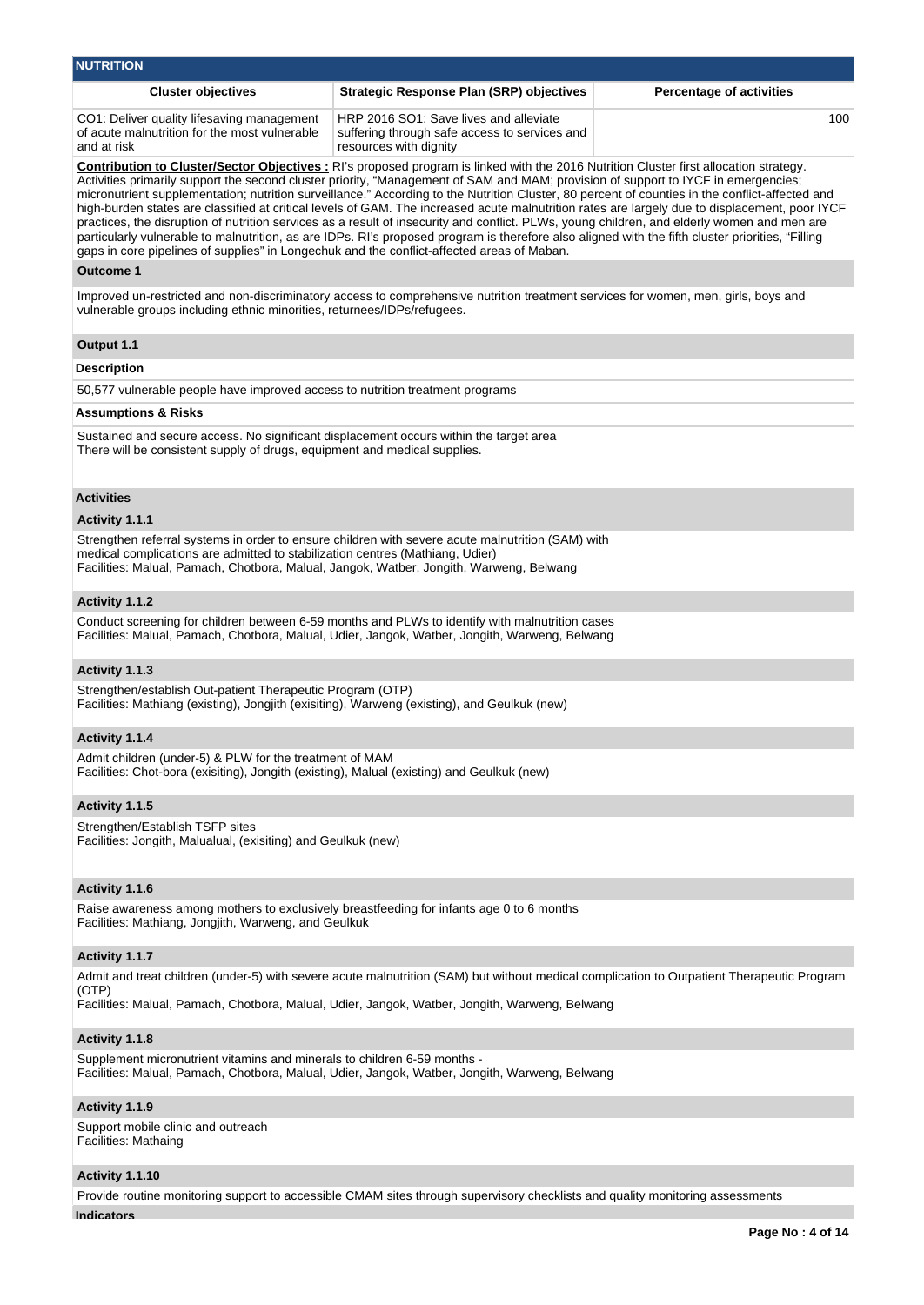# **Indicators**

|                             |                                                                 |                                                                                                                                                                                                                                                 |            | <b>End cycle beneficiaries</b> |             |              | <b>End</b><br>cycle |
|-----------------------------|-----------------------------------------------------------------|-------------------------------------------------------------------------------------------------------------------------------------------------------------------------------------------------------------------------------------------------|------------|--------------------------------|-------------|--------------|---------------------|
| Code                        | <b>Cluster</b>                                                  | <b>Indicator</b>                                                                                                                                                                                                                                | <b>Men</b> | Women                          | <b>Boys</b> | <b>Girls</b> | <b>Target</b>       |
| Indicator 1.1.1             | <b>NUTRITION</b>                                                | Frontline services # of children screened in the<br>community                                                                                                                                                                                   |            |                                | 7,19<br>2   | 7,48<br>6    | 14,678              |
|                             | <b>Means of Verification: PHCC &amp; mobile clinics records</b> |                                                                                                                                                                                                                                                 |            |                                |             |              |                     |
| Indicator<br>1.1.10         | <b>NUTRITION</b>                                                | Proportion of sites where nutrition quality<br>indicators are within SPHERE minimum standards<br>for MAM (cure rate, death rate, recovery rate)<br>- Cure rate (>75%)<br>- Death rate(<3%)<br>- Defaulter rate (<15%)<br>- Recovery rate (>75%) |            |                                |             |              | 100                 |
|                             |                                                                 | Means of Verification: TSFP reports, patient cards, facility records                                                                                                                                                                            |            |                                |             |              |                     |
| Indicator<br>1.1.11         | <b>NUTRITION</b>                                                | Frontline services # Children (under-5) admitted<br>for the treatment of Moderate Acute Malnutrition<br>(MAM)                                                                                                                                   |            |                                | 490         | 510          | 1,000               |
|                             |                                                                 | Means of Verification: TSFP reports, patient cards, facility records                                                                                                                                                                            |            |                                |             |              |                     |
| Indicator<br>1.1.12         | <b>NUTRITION</b>                                                | Frontline services # PLWs with acute malnutrition<br>newly admitted for treatment                                                                                                                                                               |            | 500                            |             |              | 500                 |
|                             |                                                                 | <b>Means of Verification: TSFP reports, facility records, patient cards</b>                                                                                                                                                                     |            |                                |             |              |                     |
| Indicator 1.1.2             | <b>NUTRITION</b>                                                | Frontline services # of nutrition sites - No of OTP<br>sites (new and existing)                                                                                                                                                                 |            |                                |             |              | 4                   |
|                             | Means of Verification : PHCC & Mobile clinics records           |                                                                                                                                                                                                                                                 |            |                                |             |              |                     |
| Indicator 1.1.3             | <b>NUTRITION</b>                                                | Frontline services # of nutrition sites - No of TSFP<br>sites established/maintained supported (new and<br>existing)                                                                                                                            |            |                                |             |              | 3                   |
|                             | <b>Means of Verification: PHCC &amp; Mobile clinics records</b> |                                                                                                                                                                                                                                                 |            |                                |             |              |                     |
| Indicator 1.1.4             | <b>NUTRITION</b>                                                | Frontline services # of children (under-5) admitted<br>for the treatment of SAM                                                                                                                                                                 |            |                                | 783         | 816          | 1,599               |
|                             | <b>Means of Verification: PHCC &amp; Mobile clinics records</b> |                                                                                                                                                                                                                                                 |            |                                |             |              |                     |
| Indicator 1.1.5             | <b>NUTRITION</b>                                                | Number women who receive exclusive breast<br>feeding messages (IYCF)                                                                                                                                                                            |            |                                |             |              | 7,234               |
|                             | <b>Means of Verification: PHCC &amp; Mobile clinics records</b> |                                                                                                                                                                                                                                                 |            |                                |             |              |                     |
| Indicator 1.1.6             | <b>NUTRITION</b>                                                | # of PLW screened for malnutrition in the<br>community                                                                                                                                                                                          |            |                                |             |              | 3,222               |
|                             |                                                                 | <b>Means of Verification:</b> RI reports, screening reports, OTP/SC records                                                                                                                                                                     |            |                                |             |              |                     |
| Indicator 1.1.7   NUTRITION |                                                                 | # of children with SAM without medical<br>complications admitted to SC                                                                                                                                                                          |            |                                |             |              | 1,439               |
|                             | Means of Verification : RI reports, SC/OTP records              |                                                                                                                                                                                                                                                 |            |                                |             |              |                     |
| Indicator 1.1.8             | NUTRITION                                                       | # of children with SAM with medical complications<br>admitted to SC                                                                                                                                                                             |            |                                |             |              | 160                 |
|                             | <b>Means of Verification: SC reports, RI reports</b>            |                                                                                                                                                                                                                                                 |            |                                |             |              |                     |
| Indicator 1.1.9   NUTRITION |                                                                 | Proportion of sites where nutrition quality<br>indicators are within SPHERE minimum standards<br>for SAM (cure rate, death rate, recovery rate)<br>- Cure rate (>75%)<br>- Death rate(<5%)<br>- Defaulter rate (<15%)<br>- Recovery rate (>75%) |            |                                |             |              | 100                 |
|                             |                                                                 | Means of Verification: OTP reports, SC reports, monitoring visits                                                                                                                                                                               |            |                                |             |              |                     |

**Additional Targets :** # of PLW screened in the community: 3,222

# of children (under-5) and PLW treated for MAM: Men: 0, Women: 500, Boys: 490, Girls: 510, Total 1500

# of people benefitting from mobile clinics and outreach: Men: 0, Women: 5971, Boys: 7468, Girls: 12004, Total: 25,443

# of children 6-59 months receiving Supplement micronutrient vitamins and minerals: Men: 0, Women: 0, Boys: 420, Girls: 900, Total: 1320

# **M & R**

**Monitoring & Reporting plan**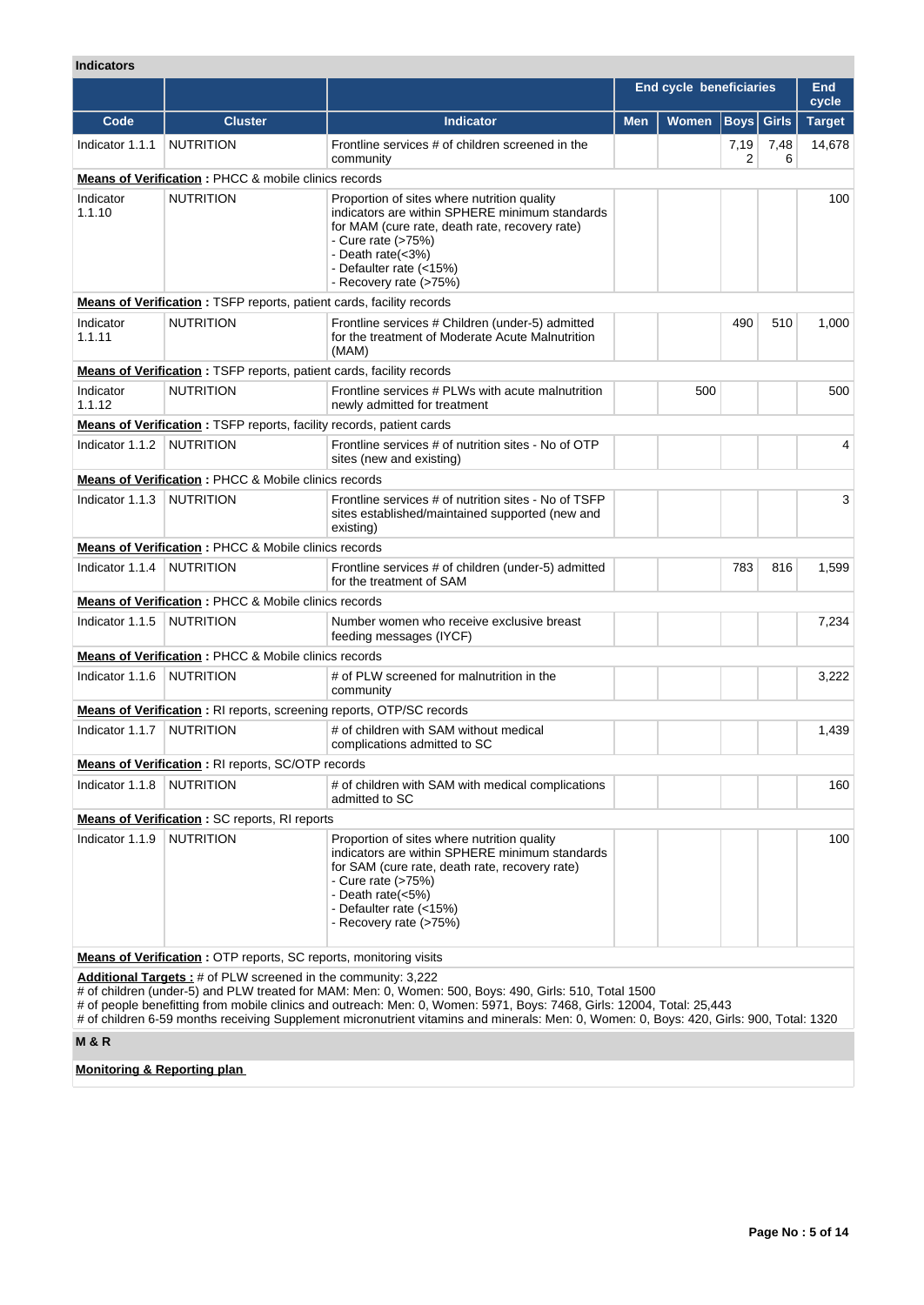RI has developed a rigorous M&E framework and information management system for interventions. This toolkit has been adapted to the context, is equipped with reporting formats and data collection tools for various activities, and relies on an integrated system of traditional monitoring tools (comprising data collection on inputs, outputs, and outcomes, and community based participatory monitoring mechanisms). Data will be disaggregated by sex and age wherever possible. Meetings will be facilitated in a participatory manner to ensure equal voice of all groups, including marginalized and vulnerable populations. Feedback will be both qualitative and quantitative and will include methods such as ranking and scoring matrices.

Weekly reporting: RI will continue to report weekly case admissions and screening figures to UNICEF at the state and national level. Monitoring: Project work plans to be used to guides by national staff at all RI target areas. These plans will form the basis of progress monitoring throughout the program period.

Field Visits: Expatriate field visits to RI target sites are critical to monitor the quality and integrity of Rl's programs in remote program locations at a minimum monthly basis. RI has three expatriate staff based in Longechuk all of whom provide routine oversight to program activities. Senior staff from Juba will also continue to provide oversight, project / implementation reviews, and course correction discussions.

## **Workplan**

| <b>Activity description</b>                                                                                                                                                                                  | Year | 1        | 2                 | 3            | 5 | 6 | 8 | 9 | 10       |                   | 11 12    |
|--------------------------------------------------------------------------------------------------------------------------------------------------------------------------------------------------------------|------|----------|-------------------|--------------|---|---|---|---|----------|-------------------|----------|
| Activity 1.1.1: Strengthen referral systems in order to ensure children with severe                                                                                                                          | 2016 |          |                   |              |   |   |   |   |          | $x \mid x \mid x$ |          |
| acute malnutrition (SAM) with<br>medical complications are admitted to stabilization centres (Mathiang, Udier)<br>Facilities: Malual, Pamach, Chotbora, Malual, Jangok, Watber, Jongith, Warweng,<br>Belwang | 2017 | $\times$ | $X$ $X$           |              |   |   |   |   |          |                   |          |
| Activity 1.1.10: Provide routine monitoring support to accessible CMAM sites<br>through supervisory checklists and quality monitoring assessments                                                            |      |          |                   |              |   |   |   |   | X        | $\mathsf{X}$      |          |
|                                                                                                                                                                                                              | 2017 |          | $X$ $X$ $X$       |              |   |   |   |   |          |                   |          |
| Activity 1.1.2: Conduct screening for children between 6-59 months and PLWs to<br>identify with malnutrition cases                                                                                           | 2016 |          |                   |              |   |   |   |   | X        | X                 | X        |
| Facilities: Malual, Pamach, Chotbora, Malual, Udier, Jangok, Watber, Jongith,<br>Warweng, Belwang                                                                                                            | 2017 | X        | $\mathsf{X}$      | ΙX.          |   |   |   |   |          |                   |          |
| Activity 1.1.3: Strengthen/establish Out-patient Therapeutic Program (OTP)<br>Facilities: Mathiang (existing), Jongjith (exisiting), Warweng (existing), and Geulkuk                                         |      |          |                   |              |   |   |   |   | X        | X.                | X.       |
| (new)                                                                                                                                                                                                        | 2017 |          | $X \mid X$        | $\mathsf{X}$ |   |   |   |   |          |                   |          |
| Activity 1.1.4: Admit children (under-5) & PLW for the treatment of MAM<br>Facilities: Chot-bora (exisiting), Jongith (existing), Malual (existing) and Geulkuk                                              | 2016 |          |                   |              |   |   |   |   | $\times$ | ΙX.               | <b>X</b> |
| (new)                                                                                                                                                                                                        | 2017 |          | $x \mid x \mid x$ |              |   |   |   |   |          |                   |          |
| Activity 1.1.5: Strengthen/Establish TSFP sites<br>Facilities: Jongith, Malualual, (exisiting) and Geulkuk (new)                                                                                             |      |          |                   |              |   |   |   |   | X        | X.                | X.       |
|                                                                                                                                                                                                              | 2017 | X.       | $\mathsf{X}$      | $\mathsf{X}$ |   |   |   |   |          |                   |          |
| Activity 1.1.6: Raise awareness among mothers to exclusively breastfeeding for<br>infants age 0 to 6 months                                                                                                  | 2016 |          |                   |              |   |   |   |   | X        | <b>X</b>          | X        |
| Facilities: Mathiang, Jongjith, Warweng, and Geulkuk                                                                                                                                                         | 2017 | X.       | $\mathsf{X}$      | ΙX.          |   |   |   |   |          |                   |          |
| Activity 1.1.7: Admit and treat children (under-5) with severe acute malnutrition<br>(SAM) but without medical complication to Outpatient Therapeutic Program (OTP)                                          | 2016 |          |                   |              |   |   |   |   | X        | $\mathsf{X}$      | <b>X</b> |
| Facilities: Malual, Pamach, Chotbora, Malual, Udier, Jangok, Watber, Jongith,<br>Warweng, Belwang                                                                                                            | 2017 | X.       | X.                | ΙX.          |   |   |   |   |          |                   |          |
| Activity 1.1.8: Supplement micronutrient vitamins and minerals to children 6-59<br>months -                                                                                                                  | 2016 |          |                   |              |   |   |   |   | X        | ΙX.               | X.       |
| Facilities: Malual, Pamach, Chotbora, Malual, Udier, Jangok, Watber, Jongith,<br>Warweng, Belwang                                                                                                            |      |          | $X \mid X$        | ΙX.          |   |   |   |   |          |                   |          |
| Activity 1.1.9: Support mobile clinic and outreach<br>Facilities: Mathaing                                                                                                                                   | 2016 |          |                   |              |   |   |   |   | X        | ΙX.               | IX.      |
|                                                                                                                                                                                                              | 2017 | X.       | X                 | ΙX.          |   |   |   |   |          |                   |          |

## **OTHER INFO**

### **Accountability to Affected Populations**

RI will ensure accountability by:

1. Actively engaging all segment of the community for planning exercises.

2. Balancing both sexes in staff hiring process

3. Actively engaging women groups in project planning, implementation and monitoring exercise.

4. At the commencement of the project, organizing a launching ceremony with all key stake holders to explain the project objectives and scope including setting joint planning and monitoring exercise

5. Regularly and periodically reviewing of projects with key stake holders and strengthening the feedback mechanisms with the beneficiaries

**Implementation Plan**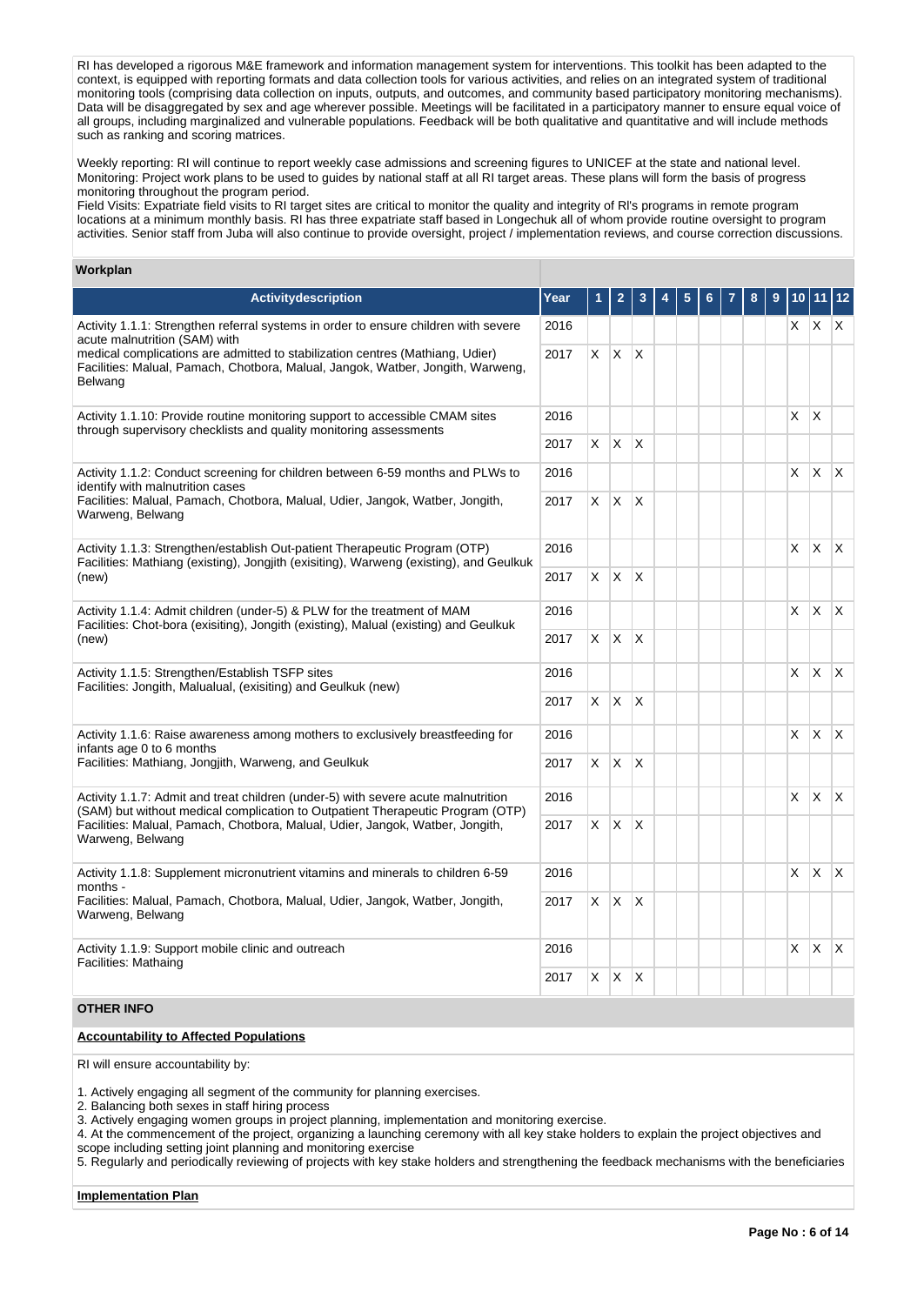Qualified local South Sudanese and/or expatriate staff will be based full-time in all project target areas for direct management, monitoring, and oversight of activities. RI has established offices in South Sudan, including in Juba, Longechuk, Maban, and Pibor, and Pajak / Maiwut. RI's Nutrition Officers, based in Longechuk, will oversee all activities. RI also employs a strong national Nutrition team who will provide monitoring and technical support throughout implementation. The Nutrition Coordinator and Nutrition Officers will be responsible for training staff, carrying out education sessions and campaigns.

Senior project staff will visit the project sites frequently to give technical input and guidance (security allowing). The Country Director, based in Juba, will also visit the project to ensure RI standards are met. Regular monitoring missions, including joint monitoring missions, will be conducted by programs and M&E staff, will help monitor and track progress and achievements in all locations, and coordinate any course corrections as necessary.

## **Coordination with other Organizations in project area**

**Name of the organization Areas/activities of collaboration and rationale** 

### **Environment Marker Of The Project**

A: Neutral Impact on environment with No mitigation

#### **Gender Marker Of The Project**

2a-The project is designed to contribute significantly to gender equality

#### **Justify Chosen Gender Marker Code**

Women are playing a vital role both in productive and reproductive activities, though their contribution is overlooked due to the male dominance and patriarchy system in South Sudan, particularly in the context of Longechuk. Women are not represented adequately in any decision making position and there is limited opportunity to accept women in public places and hear their voice. In order to alleviate such problem the project will give attention to improve their engagement in the project implementation process.

The situation in the county is getting worse due to the current violence where high number of women's and children are being displaced and much is expected in the coming period as the area is serving as immigration route to neighboring Ethiopia. The project team will assess the situation and respond for the immediate protection needs for this targeted group in collaboration with elders, church leaders and local authorities in the area and advocate the problem at various levels for issues which are beyond the project scope and mandate. The planned project activities also target children and mothers to be benefited from all components of the project. Specific emphasis will be placed on gender to ensure key gender issues are well considered and mainstreamed during project implementation, monitoring, and evaluation. For example, RI will try to ensure that female and male representation will be balanced in community nutrition volunteers, and during recruitment of nutrition staff at various levels. RI will continue to encourage and proactively recruit female staff in the county where the level of literacy and tradition of females working outside the home is low.

RI's nutrition team will work closely with the health staff to ensure that lactating and pregnant women get the required support in line with nutrition counseling, micronutrient supplementation and regular screening for malnutrition. Traditional birth attendants will also be supported through the core activity of disseminating nutrition education and referring malnourished cases to the nearby nutrition center in addition to referring complicated deliveries and high risk pregnancies (women) to the health facilities. The planned IYCF activity will be fully implemented by the selected lead mothers from each location that gives opportunities for the mother to get knowledge and skill to promote the recommended nutrition practices. RI will also ensure/recognize the full representation of women groups (women associations) in all project activities which needs community level decision and engagement. RI will provide training for staff on Sexual and Gender Based Violence (SGBV) targeted at identifying potential cases and referring survivors for appropriate treatment and counseling. In light of the potential for increased incidences of SGBV related to potential conflict, insecurity, and mass population movements in 2016, RI will look to increase awareness amongst staff and communities regarding SGBV, with training targeted at appropriate and timely care seeking for rape victims.

### **Protection Mainstreaming**

RI's interventions are closely in line with relevant cluster priorities and approaches, and integrate gender and protection mainstreaming. RI actively works to ensure trainees and beneficiaries compose an equal balance of women and men. Additionally, throughout the project, RI will conduct Sexual and Gender Based Violence (SGBV) training for health staff, community outreach volunteers, and community champions.

#### **Country Specific Information**

### **Safety and Security**

RI's Global Security Manager and in-country Operations Manager will continue to monitor the security situation in all target areas. In the case of sustained deterioration in security or access, RI may briefly suspend and in extreme cases relocate activities to more secure areas where similar needs exist, although it is envisioned that the use of remote monitoring and remote area management will ensure the continuity of services. RI has a robust security and evacuation plan in place.

#### **Access**

RI has had full access in Upper Nile and for the last seven years in Longechuk and Maban to planned project locations and operates with all possible support from local communities and authorities. RI is expecting to receive the same support from local communities and authorities in the future, however if RI is denied permission to work in certain areas, threats are issued against staff, or other circumstances arise that prohibit

or limit RI's ability to implement the project, the following measure will be taken immediately:

- RI will communicate with OCHA / CHF immediately on the situation and the proposed mitigation plan;

- RI will engage all possible actors at various levels including local authorities, community leaders, OCHA, UNDSS, clusters, etc. to assist in the negotiation process and secure permission to implement the project activities enabling RI to provide critical humanitarian services to communities most in need;

- In case negotiation processes don't go well or RI is not able to implement activities as planned for any reason, RI will work closely with OCHA / CHF to take mitigating action. One example is if RI was unable to work in a given payam, the project team could utilize available resources to meet the needs of the population in neighboring areas / locations based on needs and gaps. However, RI will follow the guidance given by OCHA / CHF based on the specific situation.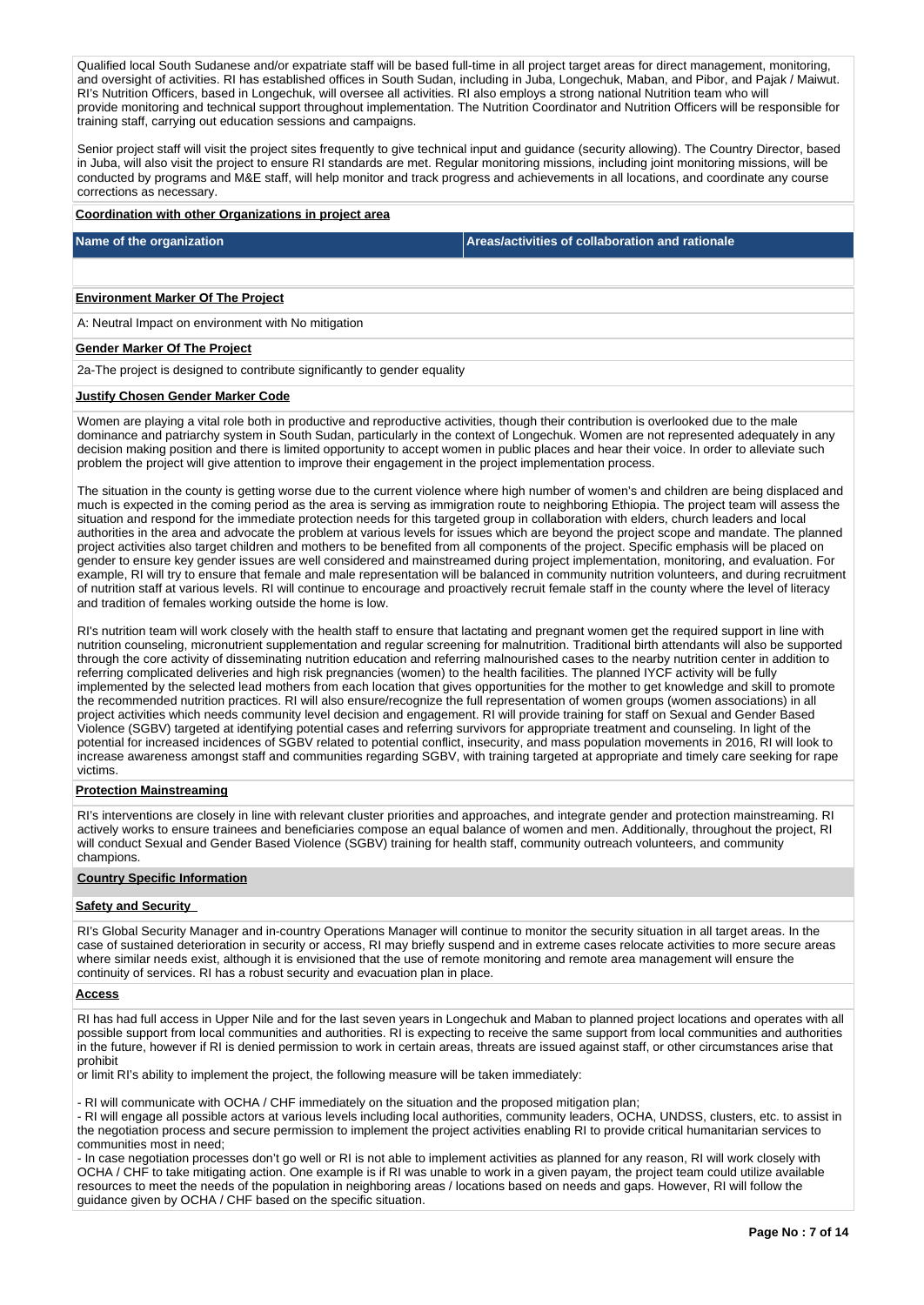# **BUDGET**

| Code | <b>Budget Line Description</b>                                                                                                                                                                                                                                                                                                                                                                                                                             |   | D / S Quantity Unit | cost                         | <b>Duration</b><br>Recurran<br>ce | $\%$<br>charged<br>to CHF | <b>Total Cost</b> |
|------|------------------------------------------------------------------------------------------------------------------------------------------------------------------------------------------------------------------------------------------------------------------------------------------------------------------------------------------------------------------------------------------------------------------------------------------------------------|---|---------------------|------------------------------|-----------------------------------|---------------------------|-------------------|
|      | <b>Staff and Other Personnel Costs</b>                                                                                                                                                                                                                                                                                                                                                                                                                     |   |                     |                              |                                   |                           |                   |
| 1.1  | <b>Country Director</b>                                                                                                                                                                                                                                                                                                                                                                                                                                    | D |                     | $1 \, 8,000$<br>.00          | 6                                 | 15.00                     | 7,200.00          |
|      | RI's country director will provide oversight on the project as part of the larger country portfolio; He/she will dedicate 15% of his/her<br>time.                                                                                                                                                                                                                                                                                                          |   |                     |                              |                                   |                           |                   |
| 1.2  | <b>Grants Coordinator</b>                                                                                                                                                                                                                                                                                                                                                                                                                                  | D |                     | $1 \overline{)3,800}$<br>.00 | 6                                 | 15.00                     | 3,420.00          |
|      | Overall coordinator/manager of project, responsible for oversight and supervision of all program and operations aspects,<br>including liaising with partners, engaging government, organizing training programs, and working with other stakeholders. The<br>position will dedicate 15% of his/her time to the project.                                                                                                                                    |   |                     |                              |                                   |                           |                   |
| 1.3  | <b>Country Finance Manager</b>                                                                                                                                                                                                                                                                                                                                                                                                                             | D |                     | 1 6,000<br>.00               | 6                                 | 15.00                     | 5,400.00          |
|      | He will provide high level finance management support, including review of all finance reports and donor compliance<br>accountability. He will dedicate 15 % of his time to the project.                                                                                                                                                                                                                                                                   |   |                     |                              |                                   |                           |                   |
| 1.4  | Deputy Finance Manager - Field Based                                                                                                                                                                                                                                                                                                                                                                                                                       | D |                     | $1 \, 4,000$<br>.00          | 6                                 | 15.00                     | 3,600.00          |
|      | The deputy finance manager is based in the field sites and provides technical backstopping to field offices. He rotates on the<br>various field offices to ensure compliance with donor regulations.                                                                                                                                                                                                                                                       |   |                     |                              |                                   |                           |                   |
| 1.5  | Sr. Operations Manager & Security Coordinator                                                                                                                                                                                                                                                                                                                                                                                                              | D |                     | $1 \ 6,000$<br>.00           | 6                                 | 15.00                     | 5,400.00          |
|      | RI's security coordinator and operations manager provides each project oversight and control on acquisition of quotations,<br>contracts, and material supplies for operations and activity implementation in accordance with RI finance, audit, and<br>competitive/transparent procurement policies and also over the security of the RI staff, beneficiaries and properties as advice as<br>appropriate. He/she will dedicate 15% of time to the project. |   |                     |                              |                                   |                           |                   |
| 1.6  | <b>Nutrition Coordinator</b>                                                                                                                                                                                                                                                                                                                                                                                                                               | D |                     | $1 \, 5,000$<br>.00          | 6                                 | 25.00                     | 7,500.00          |
|      | He will provide expertise, technical oversight, and support capacity building for all aspects of the program related to nutrition. The<br>position will dedicate 25% of his/her time to the project.                                                                                                                                                                                                                                                       |   |                     |                              |                                   |                           |                   |
| 1.7  | Nutrition officer                                                                                                                                                                                                                                                                                                                                                                                                                                          | D |                     | $1 \mid 1,300$<br>.00        | 6                                 | 100.00                    | 7,800.00          |
|      | He will provide expertise, technical oversight, and support capacity building for all aspects of the program related to nutrition. The<br>position will dedicate 100% of his/her time to the project.                                                                                                                                                                                                                                                      |   |                     |                              |                                   |                           |                   |
| 1.8  | <b>OTP Supervisor</b>                                                                                                                                                                                                                                                                                                                                                                                                                                      | D |                     | 1 850.0<br>0                 | 6                                 | 100.00                    | 5,100.00          |
|      | The OTP Supervisor is responsible for supervising and reporting activities and staff at the static and mobile community-based<br>management of acute malnutrition (CMAM) programming clinic and services. He/she will dedicate 100% of his/her time to the<br>project.                                                                                                                                                                                     |   |                     |                              |                                   |                           |                   |
| 1.9  | <b>OTP Assistants</b>                                                                                                                                                                                                                                                                                                                                                                                                                                      | D |                     | 4 400.0<br>0                 | 6                                 | 100.00                    | 9,600.00          |
|      | The four (4) OTP Assistants are responsible in managing, caring for and supporting outpatients. They will dedicate 100% of their<br>time to the project.                                                                                                                                                                                                                                                                                                   |   |                     |                              |                                   |                           |                   |
| 1.10 | <b>Community Mobilzers</b>                                                                                                                                                                                                                                                                                                                                                                                                                                 | D |                     | $5 \mid 350.0$<br>0          | 6                                 | 100.00                    | 10,500.00         |
|      | The five (5) Community Mobilizers will be deployed to engage his / her community on the objectives of the program's nutrition<br>intervention. They will dedicate 100% of their time to the project.                                                                                                                                                                                                                                                       |   |                     |                              |                                   |                           |                   |
| 1.11 | <b>OTP Nurses</b>                                                                                                                                                                                                                                                                                                                                                                                                                                          | D |                     | 2   650.0                    | 6                                 | 100.00                    | 7,800.00          |
|      | The two (2) OTP Nurses are responsible for patient registration, keeping the patients' records, make the reports, community<br>mobilization, and managing the nutrition unit as facility in charges. They will dedicate 100% of their time to the project                                                                                                                                                                                                  |   |                     |                              |                                   |                           |                   |
| 1.12 | Logistics Officer                                                                                                                                                                                                                                                                                                                                                                                                                                          | D |                     | $2 \mid 1,100$<br>.00        | 6                                 | 15.00                     | 1,980.00          |
|      | RI's two (2) Logistics Officer will provide dedicated project oversight and control on acquisition of quotations, contracts, and<br>material supplies for operations and activity implementation in accordance with RI finance, audit, and competitive/transparent<br>procurement policies; This person will dedicate 15% of their time to this project, as it is logistics-intensive.                                                                     |   |                     |                              |                                   |                           |                   |
| 1.13 | Admin/HR officer                                                                                                                                                                                                                                                                                                                                                                                                                                           | D |                     | $1 \mid 1,600$<br>.00        | 6                                 | 15.00                     | 1,440.00          |
|      | RI's Admin/HR Officer will provide support on program oversight including on personnel recruitment and human resources<br>matters, along with associated cross-cutting administration for operations and activity implementation in accordance with RI<br>finance, audit, and HR standards; he/she will dedicate 15% of time to the project.                                                                                                               |   |                     |                              |                                   |                           |                   |
| 1.14 | Finance officer                                                                                                                                                                                                                                                                                                                                                                                                                                            | D |                     | $2 \mid 1,600$<br>.00        | 6                                 | 15.00                     | 2,880.00          |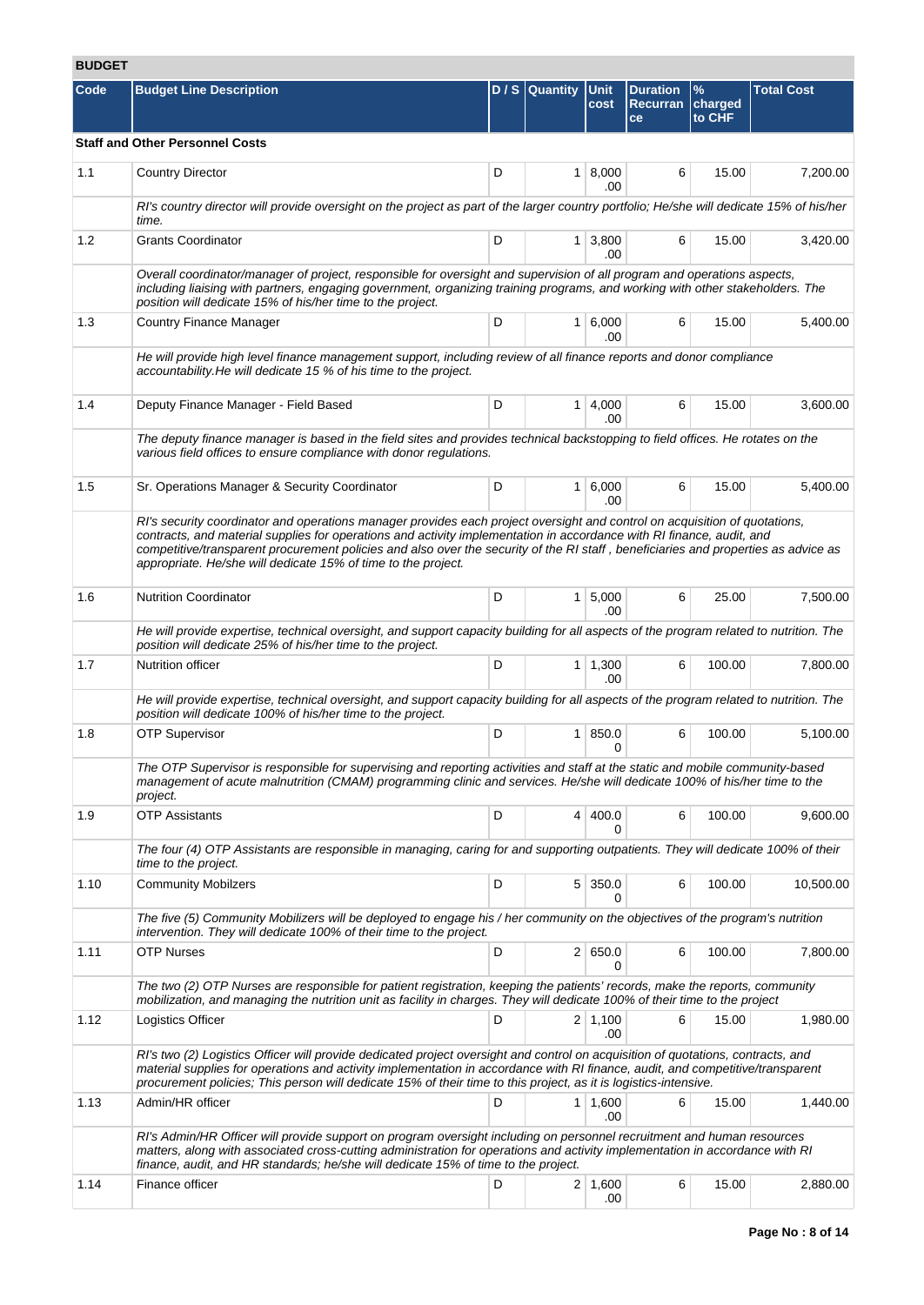|      | RI's National Finance Officer will provide daily oversight on project finances and finance staff as part of the larger country<br>portfolio, reporting project expenditures and accounts to the finance manager; he/she will dedicate 15% of time to the project.                                                                                                                                                                                                                                                                                                                                |   |                  |                       |              |        |           |
|------|--------------------------------------------------------------------------------------------------------------------------------------------------------------------------------------------------------------------------------------------------------------------------------------------------------------------------------------------------------------------------------------------------------------------------------------------------------------------------------------------------------------------------------------------------------------------------------------------------|---|------------------|-----------------------|--------------|--------|-----------|
| 1.15 | <b>Security Guards</b>                                                                                                                                                                                                                                                                                                                                                                                                                                                                                                                                                                           | D |                  | 8 375.0<br>0          | 6            | 15.00  | 2,700.00  |
|      | The eight (8) Office/ Guesthouse / Warehouse Guards provide each project site with daily coverage of compound/warehouse<br>security, necessary in the current fluid context, in accordance with RI safety and security procedures. They will dedicate 15% of<br>their time to the project.                                                                                                                                                                                                                                                                                                       |   |                  |                       |              |        |           |
| 1.16 | Cook / Cleaner                                                                                                                                                                                                                                                                                                                                                                                                                                                                                                                                                                                   | D |                  | 4 375.0               | 6            | 15.00  | 1,350.00  |
|      | The four (4) Cooks / Cleaners will keep the office clean in accordance to RI standards. They will dedicate 15% of their time to the<br>project.                                                                                                                                                                                                                                                                                                                                                                                                                                                  |   |                  |                       |              |        |           |
| 1.17 | Driver                                                                                                                                                                                                                                                                                                                                                                                                                                                                                                                                                                                           | D |                  | 1   650.0<br>0        | 6            | 15.00  | 585.00    |
|      | The one (1) driver provides each project site with daily transport coverage and support in the deliverance of the activities in the<br>field and country office level. They will dedicate 15% of their time to project activities.                                                                                                                                                                                                                                                                                                                                                               |   |                  |                       |              |        |           |
| 1.18 | <b>Security Support</b>                                                                                                                                                                                                                                                                                                                                                                                                                                                                                                                                                                          | D | 1 <sup>1</sup>   | 3,000<br>.00          | 6            | 15.00  | 2,700.00  |
|      | Security support consists of an officer, senior officer, and director level program assistance that will backstop and monitor the<br>security situation project at the country level.                                                                                                                                                                                                                                                                                                                                                                                                            |   |                  |                       |              |        |           |
| 1.19 | Reporting and Communication Officer                                                                                                                                                                                                                                                                                                                                                                                                                                                                                                                                                              | D |                  | $1 \, 3,000$<br>.00   | 6            | 15.00  | 2,700.00  |
|      | The reporting & communication officer supports the grants coordinator with reporting, donor communication, and project<br>monitoring. He/she will support the project 15% of his/her time.                                                                                                                                                                                                                                                                                                                                                                                                       |   |                  |                       |              |        |           |
|      | <b>Section Total</b>                                                                                                                                                                                                                                                                                                                                                                                                                                                                                                                                                                             |   |                  |                       |              |        | 89,655.00 |
|      | <b>Supplies, Commodities, Materials</b>                                                                                                                                                                                                                                                                                                                                                                                                                                                                                                                                                          |   |                  |                       |              |        |           |
| 2.1  | Establishment/Rehabilitation of OTPs                                                                                                                                                                                                                                                                                                                                                                                                                                                                                                                                                             | D |                  | $4 \mid 3,000$<br>.00 | $\mathbf{1}$ | 100.00 | 12,000.00 |
|      | These funds will be used to preposition supplies to payams and villages for their eventual distribution to the program<br>beneficiaries. These cost include loading and offloading, truck hires, and the temporary storage of the supplies.                                                                                                                                                                                                                                                                                                                                                      |   |                  |                       |              |        |           |
| 2.2  | CMAM training for health and nutrition workers                                                                                                                                                                                                                                                                                                                                                                                                                                                                                                                                                   | D |                  | 30 30.00              | 2            | 100.00 | 1,800.00  |
|      | This covers training costs associated with training health and nutrition volunteers.                                                                                                                                                                                                                                                                                                                                                                                                                                                                                                             |   |                  |                       |              |        |           |
| 2.3  | <b>IYCF Training for lead mothers</b>                                                                                                                                                                                                                                                                                                                                                                                                                                                                                                                                                            | D | 120 <sub>1</sub> | 30.00                 | 1            | 100.00 | 3,600.00  |
|      | This covers training costs associated with training lead mothers.                                                                                                                                                                                                                                                                                                                                                                                                                                                                                                                                |   |                  |                       |              |        |           |
| 2.4  | Training for community utrition volunteers                                                                                                                                                                                                                                                                                                                                                                                                                                                                                                                                                       | D |                  | 120 30.00             |              | 100.00 | 3,600.00  |
|      | This covers training costs associated with community nutrition volunteers.                                                                                                                                                                                                                                                                                                                                                                                                                                                                                                                       |   |                  |                       |              |        |           |
| 2.5  | Freight, transport, and storage                                                                                                                                                                                                                                                                                                                                                                                                                                                                                                                                                                  | D |                  | $1 \ 9,500$<br>.00    | 2            | 100.00 | 19,000.00 |
|      | This will support costs for the freight, transport and storage of program supplies (e.g. nutrition supplies and equipment) from Juba<br>to Maban and / or Longechuk. This will be 100% covered by the project.                                                                                                                                                                                                                                                                                                                                                                                   |   |                  |                       |              |        |           |
| 2.6  | IYCF in-kind support                                                                                                                                                                                                                                                                                                                                                                                                                                                                                                                                                                             | D |                  | $1 \, 8,000$          | 1            | 100.00 | 8,000.00  |
|      | This will support supplies and equipment for the lead mothers, including tea leaves, sugar, and IYCF education resources. All                                                                                                                                                                                                                                                                                                                                                                                                                                                                    |   |                  | .00                   |              |        |           |
| 2.7  | IEC materials will be received in-kind from UNICEF; this does not support IEC materials.<br>Mobile clinics running costs                                                                                                                                                                                                                                                                                                                                                                                                                                                                         | D |                  | 4 770.0               | 6            | 100.00 | 18,480.00 |
|      | Specifically, costs for hygiene promotion will support: additional staffing for mobile activities, printing IEC materials for routine                                                                                                                                                                                                                                                                                                                                                                                                                                                            |   |                  | 0                     |              |        |           |
|      | outreach activities, basic refresher trainings for community hygiene promoters on how to conduct effective house/community level<br>hygiene promotion sessions, incentives for community hygiene promoters, support for rapid mobile assessments, including KAP<br>baseline and endline. Cost of training community hygiene promoters on how to conduct effective house/community level hygiene<br>promotion sessions in the IDPs and host and communities. Also inclusive of costs associated with the printing training posters<br>and outreach materials, as well as the incentives for CHPs. |   |                  |                       |              |        |           |
| 2.8  | Supplies for the OTPs                                                                                                                                                                                                                                                                                                                                                                                                                                                                                                                                                                            | D |                  | $1 \ 21,60$<br>0.00   | 1            | 100.00 | 21,600.00 |
|      | This will support costs for the freight, transport and storage of program supplies (e.g. nutrition supplies and equipment) from Juba<br>to Maban and / or Longechuk. This will be 100% covered by the project.                                                                                                                                                                                                                                                                                                                                                                                   |   |                  |                       |              |        |           |
| 2.9  | Cooking demonstration materials                                                                                                                                                                                                                                                                                                                                                                                                                                                                                                                                                                  | D |                  | 6 200.0               | 6            | 100.00 | 7,200.00  |
|      | This includes cooking equipment and supplies so that cooking demonstrations can be carried out at targeted OTPs and SCs by<br>lead mothers.                                                                                                                                                                                                                                                                                                                                                                                                                                                      |   |                  | 0                     |              |        |           |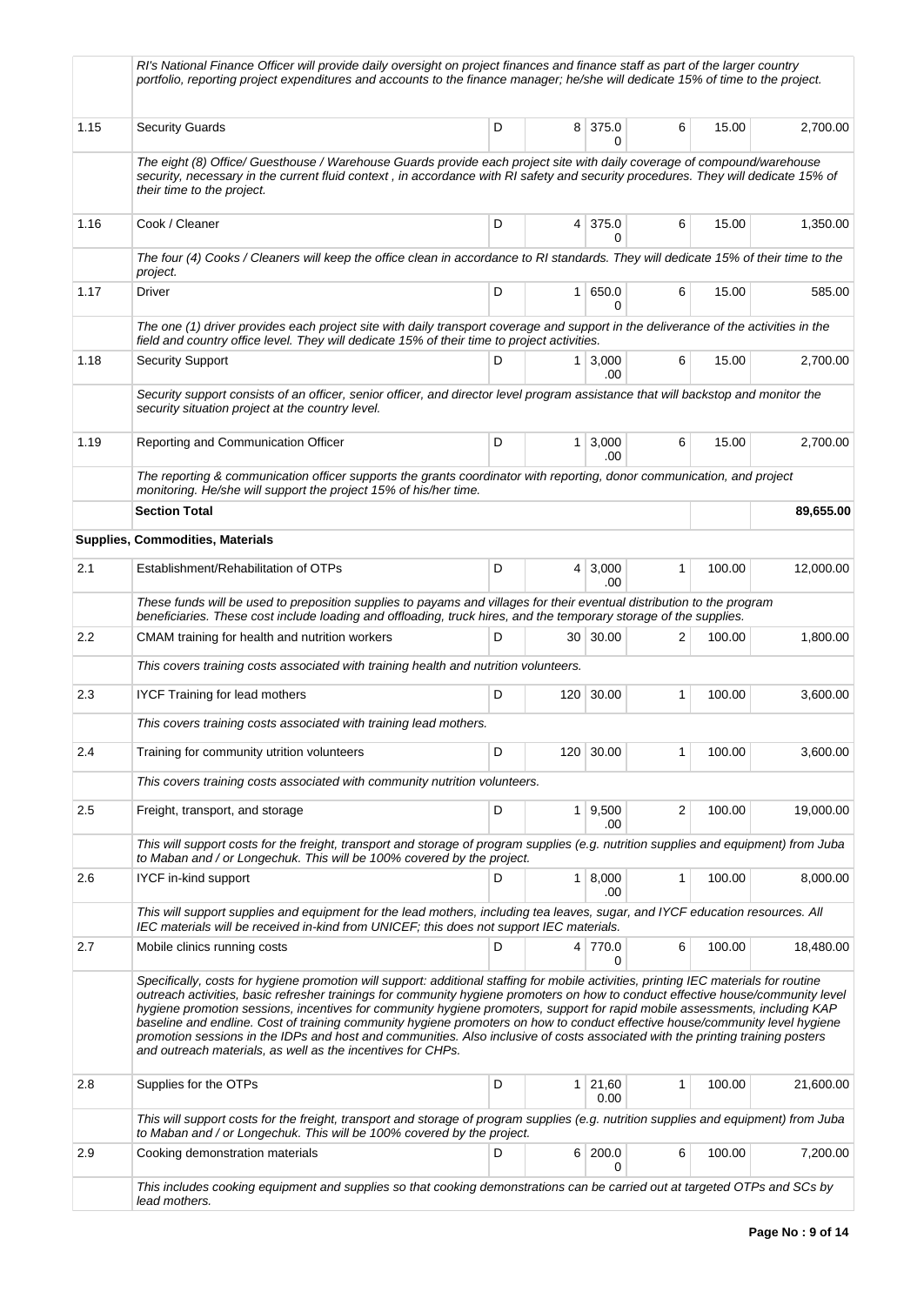| 2.10             | Mass MUAC and Vit A supplementation                                                                                                                                                                                               | D | 1 <sup>1</sup> | 6,000<br>.00          | 2 | 100.00 | 12,000.00  |
|------------------|-----------------------------------------------------------------------------------------------------------------------------------------------------------------------------------------------------------------------------------|---|----------------|-----------------------|---|--------|------------|
|                  | This will support materials and equipment for the three stabilization centers and the 20 OTPs in Maban and Longechuk.                                                                                                             |   |                |                       |   |        |            |
|                  | <b>Section Total</b>                                                                                                                                                                                                              |   |                |                       |   |        | 107,280.00 |
| <b>Equipment</b> |                                                                                                                                                                                                                                   |   |                |                       |   |        |            |
| 3.1              | Laptop                                                                                                                                                                                                                            | D |                | 2 1,400<br>.00        | 1 | 100.00 | 2,800.00   |
|                  | Two laptops will directly support the day-to-day needs of the WASH technical team in Longechuk. Laptop computers will help<br>with data collection and entry needs, reporting, and communication.                                 |   |                |                       |   |        |            |
|                  | <b>Section Total</b>                                                                                                                                                                                                              |   |                |                       |   |        | 2,800.00   |
| Travel           |                                                                                                                                                                                                                                   |   |                |                       |   |        |            |
| 5.1              | Staff travel (per diem)                                                                                                                                                                                                           | D |                | 6 75.00               | 6 | 100.00 | 2,700.00   |
|                  | The budget line will be used to provide per diems and accommodation allowance for the staff working under this program.                                                                                                           |   |                |                       |   |        |            |
| 5.2              | Local Flights for Staff Travel - Juba -Longechuk)                                                                                                                                                                                 | D |                | 4 275.0<br>0          | 6 | 100.00 | 6,600.00   |
|                  | These funds will be used to cater for the travels for the program staff to and from the field sites.                                                                                                                              |   |                |                       |   |        |            |
| 5.3              | Travel Expat Staff to Field/Home Return with Visa and<br>Inoculation                                                                                                                                                              | D | $\mathbf{1}$   | 750.0<br>0            | 6 | 100.00 | 4,500.00   |
|                  | These funds will cater for the travel of the technical coordinator in charge of the project.                                                                                                                                      |   |                |                       |   |        |            |
|                  | <b>Section Total</b>                                                                                                                                                                                                              |   |                |                       |   |        | 13,800.00  |
|                  | <b>General Operating and Other Direct Costs</b>                                                                                                                                                                                   |   |                |                       |   |        |            |
| 7.1              | Stationary and office materials (Longechuk)                                                                                                                                                                                       | D | 1              | 950.0<br><sup>0</sup> | 6 | 50.00  | 2,850.00   |
|                  | These budget will be used to purchase stationery to be used in the field sites where the project is being implemented. "                                                                                                          |   |                |                       |   |        |            |
| 7.2              | Office/GH rent and maintenance (Longechuk)                                                                                                                                                                                        | D | 1              | 6,500<br>.00          | 6 | 15.00  | 5,850.00   |
|                  | These funds will be used to source and establish satellite offices in far locations for ease of delivery of program activities and<br>provision of oversight to the ground team.                                                  |   |                |                       |   |        |            |
| 7.3              | Utilities for field Offices (Longechuk)                                                                                                                                                                                           | D |                | $2 \mid 1,890$<br>.00 | 6 | 15.00  | 3,402.00   |
|                  | These funds will be used to pay for water, garbage collection and other services in the field locations of the project.                                                                                                           |   |                |                       |   |        |            |
| 7.4              | Communications (Longechuk)                                                                                                                                                                                                        | D |                | $2 \mid 1,550$<br>.00 | 6 | 15.00  | 2,790.00   |
|                  | "The budget will be utilized to buy thuraya airtime and other related communication supplies with the field locations for the<br>purpose of reporting and dissemination of information in a timely manner.                        |   |                |                       |   |        |            |
| 7.5              | Printing / Photocopying (Longechuk)                                                                                                                                                                                               | D |                | $2 \mid 1,600$<br>.00 | 6 | 15.00  | 2,880.00   |
|                  | Funds will be used to print and reproduce materials and pamphlets to be used for the program activities in the field sites.                                                                                                       |   |                |                       |   |        |            |
| 7.6              | Maintenance and fuel for power generation (Longechuk)                                                                                                                                                                             | D |                | $2 \mid 1,200$<br>.00 | 6 | 15.00  | 2,160.00   |
|                  | Funds will be used to procure fuel for use to generate power for use in the offices where the program is being implemented in the<br>day to day running of the office activities.                                                 |   |                |                       |   |        |            |
| 7.7              | Postage and Courier                                                                                                                                                                                                               | D | 1              | 244.3<br>1            | 6 | 15.00  | 219.88     |
|                  | These funds will be used for posting/courier program related materials to/from head office. These include supporting<br>documentations for technical staff whose costs are levied from Headquarters as well as signed agreements. |   |                |                       |   |        |            |
| 7.8              | Juba office/GH rent                                                                                                                                                                                                               | D | 1              | 17,30<br>0.00         | 6 | 15.00  | 15,570.00  |
|                  | These budget will be utilized to partly finance the rent of the main office in Juba as well as the Guesthouse for the support staff.                                                                                              |   |                |                       |   |        |            |
| 7.9              | Vehicle rental (four wheel and light vehicle)                                                                                                                                                                                     | D |                | $2 \mid 1,490$<br>.00 | 6 | 15.00  | 2,682.00   |
|                  | "These funds are for renting vehicles for the use of supporting the program activities during the various campaigns and trainings.                                                                                                |   |                |                       |   |        |            |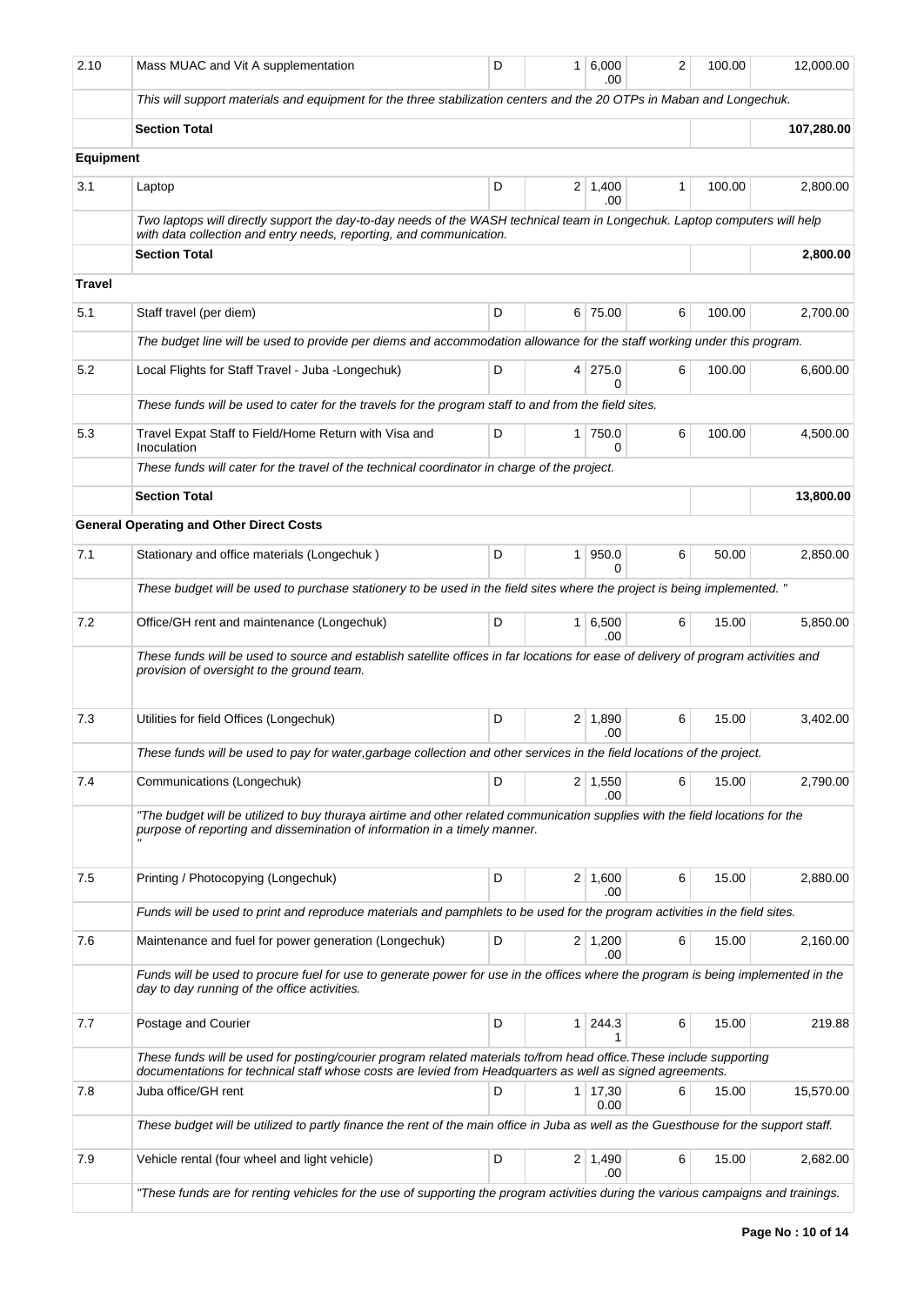| 7.10              | Vehicle fuel and maintenance                                                                                                                                                             | D | 4              | 1,750<br>.00          | 6            | 15.00  | 6,300.00   |  |  |  |
|-------------------|------------------------------------------------------------------------------------------------------------------------------------------------------------------------------------------|---|----------------|-----------------------|--------------|--------|------------|--|--|--|
|                   | "These funds will be used to purchase fuel for the vehicles as well as maintenance of the vehicles during the project<br>implementation                                                  |   |                |                       |              |        |            |  |  |  |
| 7.11              | Banking charges                                                                                                                                                                          | D | 1 <sup>1</sup> | 720.0<br>U            | 6            | 100.00 | 4,320.00   |  |  |  |
|                   | "These will be used to pay for the bank charges-legder fees as well as swift charges and any other related charges during the<br>cash handling of the funds.                             |   |                |                       |              |        |            |  |  |  |
| 7.12              | Insurances (Non-Personnel)                                                                                                                                                               | D | 1 <sup>1</sup> | 840.0<br><sup>0</sup> | 1            | 100.00 | 840.00     |  |  |  |
|                   | "This will cover insurance for the vehicles and premises upon which the staff working under the program are using.                                                                       |   |                |                       |              |        |            |  |  |  |
| 7.13              | <b>Legal Fees</b>                                                                                                                                                                        | D | $\mathbf{1}$   | 760.0<br>0            | $\mathbf{1}$ | 100.00 | 760.00     |  |  |  |
|                   | These are fees used to pay for legal services during the program duration.                                                                                                               |   |                |                       |              |        |            |  |  |  |
| 7.14              | <b>Security Support</b>                                                                                                                                                                  | D | $\mathbf{1}$   | 5,000<br>.00          | $\mathbf{1}$ | 100.00 | 5,000.00   |  |  |  |
|                   | These are fees used to pay for security training, security upgrades at the field-level (e.g. razor wire), and other security services<br>and costs required during the program duration. |   |                |                       |              |        |            |  |  |  |
|                   | <b>Section Total</b>                                                                                                                                                                     |   |                | 55,623.88             |              |        |            |  |  |  |
| <b>SubTotal</b>   |                                                                                                                                                                                          |   | 362.00         |                       |              |        | 269,158.88 |  |  |  |
| Direct            |                                                                                                                                                                                          |   |                | 269,158.88            |              |        |            |  |  |  |
| Support           |                                                                                                                                                                                          |   |                |                       |              |        |            |  |  |  |
| <b>PSC Cost</b>   |                                                                                                                                                                                          |   |                |                       |              |        |            |  |  |  |
|                   | <b>PSC Cost Percent</b>                                                                                                                                                                  |   |                | 7.00                  |              |        |            |  |  |  |
| <b>PSC Amount</b> |                                                                                                                                                                                          |   |                | 18,841.12             |              |        |            |  |  |  |
| <b>Total Cost</b> |                                                                                                                                                                                          |   |                |                       |              |        | 288,000.00 |  |  |  |
|                   | <b>Grand Total CHF Cost</b>                                                                                                                                                              |   |                |                       |              |        | 288,000.00 |  |  |  |